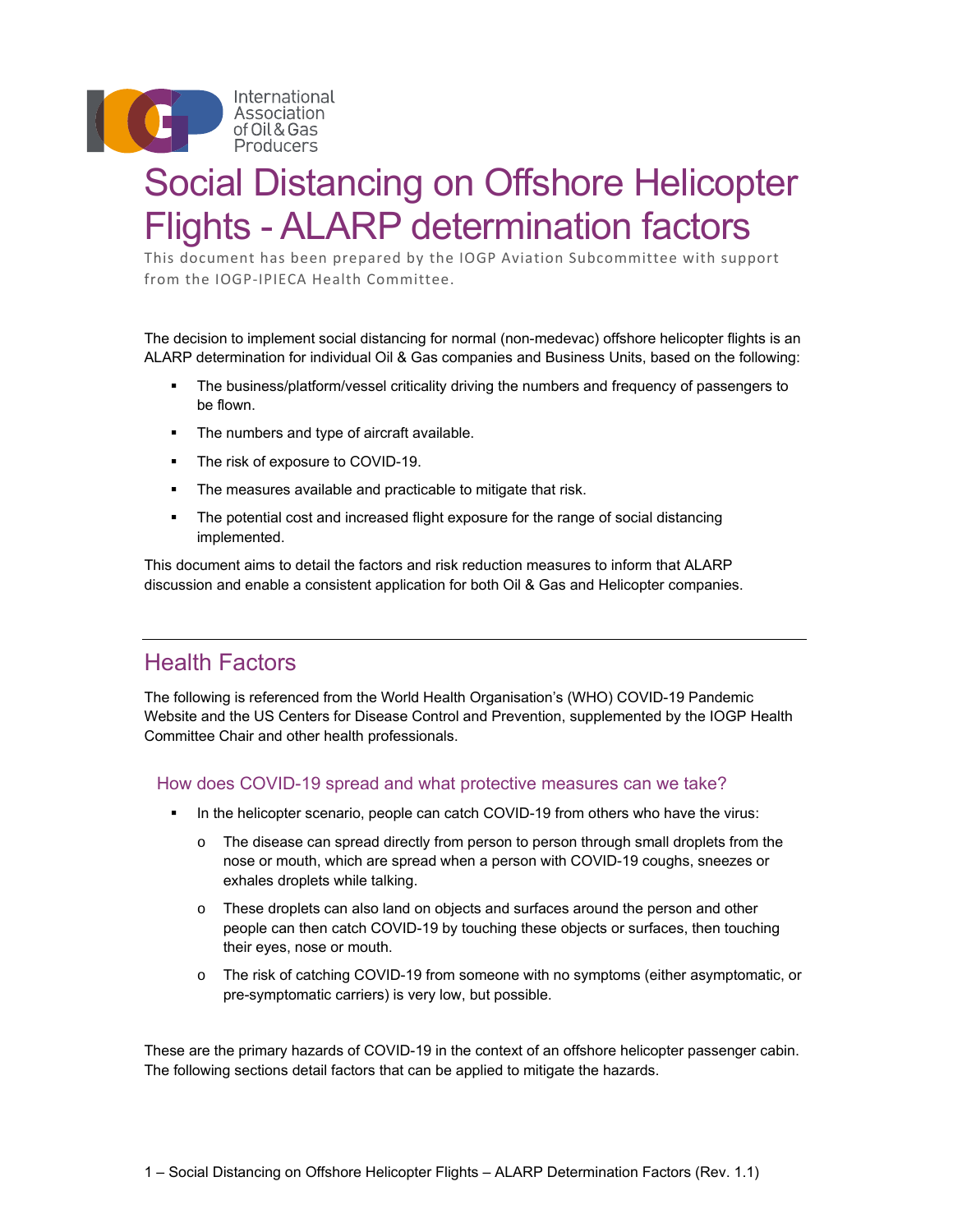## General Protection Measures

The following WHO "Basic protective measures against coronavirus" are now commonly applied in all areas and should be replicated at both ends of the flight, in terminals and offshore, with visual reminders prominently displayed and the necessary equipment made available.

- Wash your hands frequently (at each end of the flight);
- Avoid touching eyes, nose and mouth;
- If you have a fever, cough and difficulty breathing, stay at hole, do not come to work and seek medical care early;
- Practice respiratory hygiene: cough or sneeze into a tissue or an elbow, dispose the tissue in the nearest waste receptacle after use and wash or sanitize your hands;
- Maintain Social Distancing: Maintain at least 1 metre (3 feet)i distance between yourself and anyone who is coughing or sneezing. (National guidelines vary between 1m and 2m).
- **Stay informed and follow advice given by your healthcare provider.**

#### Passenger pre-screening, isolation, screening and travel-bans

- Passenger screening applied through the booking process prior to arrival at the heliport/embarkation point. Normally applied by detailed questionnaires and self-reporting. Where possible, include this in computerized passenger management systems.
- Some companies are also applying isolation measures for offshore workers for 7-14-days prior to flight. The ability to implement this will depend on many non-aviation related factors.
- Where not possible through the booking process, screening should occur as soon as possible in the heliport departure process, prior to an individual mixing with other groups of people.
- Additional screening as part of the check-in process, including questionnaires and temperature measurements. Temperature testing has not been proven to be effective, but is a common process required by many national authorities.
- Any passengers who show symptoms or who fail certain elements of the travel or health history screening will be suspected of being of an "elevated risk" and will generally be denied travel and asked to leave the facility promptly.
- As testing becomes more widely available and practicable (both testing for infection and immunity), this can be incorporated in the screening process, with the possibility of providing a fitness to fly document. However, consideration should be given to availability and other local community priorities.

### Physical distancing at heliports and terminals

 To protect staff and passengers in the terminal environment, through the check-in, briefing and departure processes apply physical separation measures (distancing, barriers), avoid physical contact through document exchanges, provide PPE for staff and make available hand sanitizers or other means for handwashing.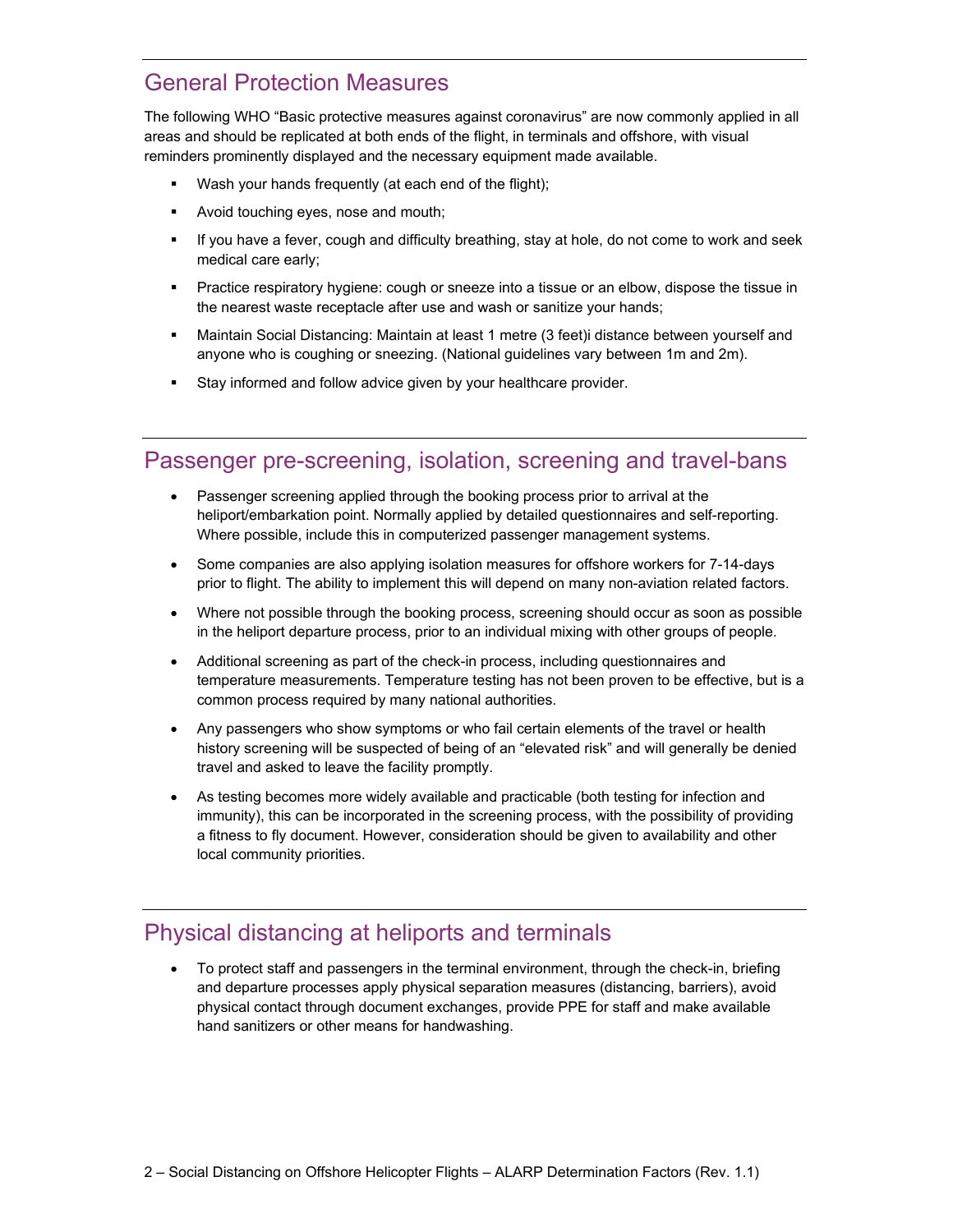#### Regular cleaning of common surfaces in the aircraft

- COVID-19 can survive on some surfaces for extended periods, but if it dries on a hard surface, will die relatively quickly.
- Cleaning of aircraft interiors, using approved industry cleaning products, can be a very effective barrier if applied consistently, by trained staff. Helicopter operators are now applying cabin and cockpit cleaning procedures between flights. Air conditioning systems are considered beneficial and do not add an elevated risk. Where possible, air operators should consider installing HEPA filters in the aircraft ventilation system.
- Arrangement should also be made for cleaning of PPE such as lifejackets, ear defenders and survival suits after every flight.
	- $\circ$  It is worth considering an "earplugs" only policy in place of ear defenders, as foam earplugs are generally very effective and can be disposed after the flight.

## Face coverings for passengers

- Increasingly, face coverings/masks are being recognized and promoted by health authorities as the means to prevent spreading the virus. They should be considered as a general mitigation and could be considered as a mitigation for not applying social distancing in the cabin or for small aircraft where social distancing is impractical.
- Basic face coverings (including home-made cloth face coverings) will reduce the possibility of spreading the virus by a potential COVID-19 carrier who may have passed the pre-flight screening procedures; especially when worn by all passengers.
- Consideration should be given to the availability of face coverings/masks in a particular location or region and to the prioritisation of supplies for healthcare use, where supplies are limited; home- or self-made face coverings are increasingly seen and promoted as an effective alternative to surgical masks.
- Consideration should also be given to compatibility and instructions for use with passenger emergency breathing systems, if used, and to the disposal of masks and the risk as FOD around operating aircraft.
- Requesting passengers not to talk face to face during the flight, will reduce the risk of that type of transmission if face masks are not worn.

#### Additional spacing between passengers

- Provided that all other measures are effectively implemented, the probability of transmission in the passenger cabin is low. Where combined with the use of face masks or face coverings, it becomes remote. It is therefore questioned whether the distances that can be achieved in a helicopter will provide any additional benefit.
- Seating configurations can further mitigate transmission if face masks or coverings are not worn. Face to face should be avoided.
- In large, super medium and medium helicopters, reduced capacity will enable a seat to be free between each passenger, but may result in the need for additional flights, imposing greater strain on helicopter operator resources and introducing additional flight exposure.
- Related, flying hours exposure, take-offs and landings could substantially increase and, therefore, increasing overall risk.